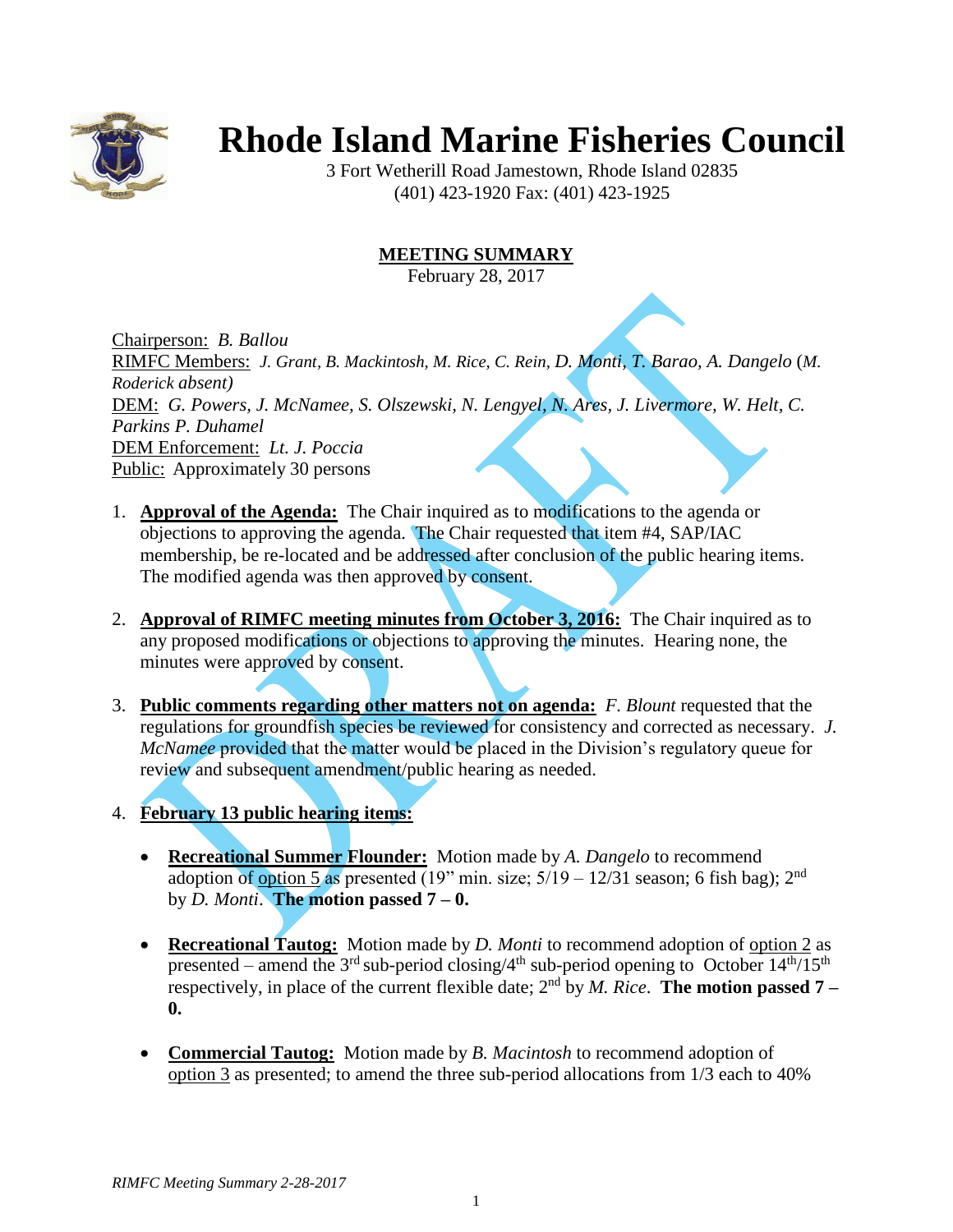(4/15-5/31), 20% (8/1-9/15) and 40% (10/15-12/31) respectively; 2 nd by *J. Grant*. **The motion passed 7 – 0.**

- **Commercial Bluefish:** Motion made by *J. Grant* to recommend adoption of option 3 as presented (12" min. size; amend  $2<sup>nd</sup>$  sub-period closing from 11/15 to 11/11; and increase possession limit from 4,000 to 6,000 lbs/vsl/day for the summer sub-period; 2 nd by *C. Rein*. **The motion passed 7 – 0.**
- **Recreational Scup:** Motion made by *D. Monti* to recommend maintaining status quo; 2 nd by *M. Rice*. **The motion passed 7 – 0.**
- **Recreational Black Sea Bass:** Discussion ensued regarding the federal closure period. *D. Monti* expressed support for option 4 as a way to provide for early shore access and to reduce discards. Motion made by *D. Monti* to recommend adoption of option 4 as presented (15" min. size; 5/25-8/31 @ 3 fish; 9/1-9/21 @ 7 fish; 10/22- 12/31 @ 7 fish;  $2^{nd}$  by *T. Barao*. **The motion passed 7-0.**
- **Recreational Striped Bass:** Motion made by *M. Rice* to recommend maintaining status quo;  $2^{nd}$  by *D. Monti*. **The motion passed**  $7 - 0$ **.**
- **Commercial Striped Bass general category:** *J. McNamee* offered that the Division could not support option 3 and the proposed 20% allocation for the 2<sup>nd</sup> sub-period, as such a low quota is difficult to track and would potentially result in the majority of harvest occurring in the 1<sup>st</sup> sub-period. Support for status quo was expressed by *D*. *Monti* and *B. Macintosh*. Motion made by *A. Dangelo* to recommend adoption of option 4; 2<sup>nd</sup> by *C. Rein.* No action was taken on the motion. A substitute motion was made by *M. Rice* in support of maintaining status quo, with a change in the opening date of the  $1<sup>st</sup>$  sub-period from  $5/29$  to  $5/28$  so as to coincide with a Sunday opening; 2 nd by *T. Barao*. **The motion passed 5- 1** (*A. Dangelo* against; *J. Grant* recusal).
- **Commercial Striped Bass floating fish trap:** *J. McNamee* offered that option 2 as presented was manageable for the Division. Discussion ensued as to the Division's ability to manage for both over and under-harvest under the proposal. *J. McNamee* offered that the Division's authority to shift allocation between traps and general category greatly aids in managing the fishery. Motion made by *M. Rice* to recommend adoption of option 2 as presented; 2<sup>nd</sup> by *A. Dangelo*. **The motion passed 6-0** (*J. Grant* recusal).
- **Commercial Menhaden**:
	- o **Proposal 1 - Change bycatch limit as defined in ASMFC Addendum I to Amendment 2:** Motion made by *B. Macintosh* to recommend adoption of the proposal as presented;  $2^{nd}$  by *D. Monti*. **The motion passed 7 – 0.**
	- o **Proposal 2 - Modify location of Fall opening for purse seining in the Menhaden Management Area (MMA):** *J. McNamee* offered that the proposal does not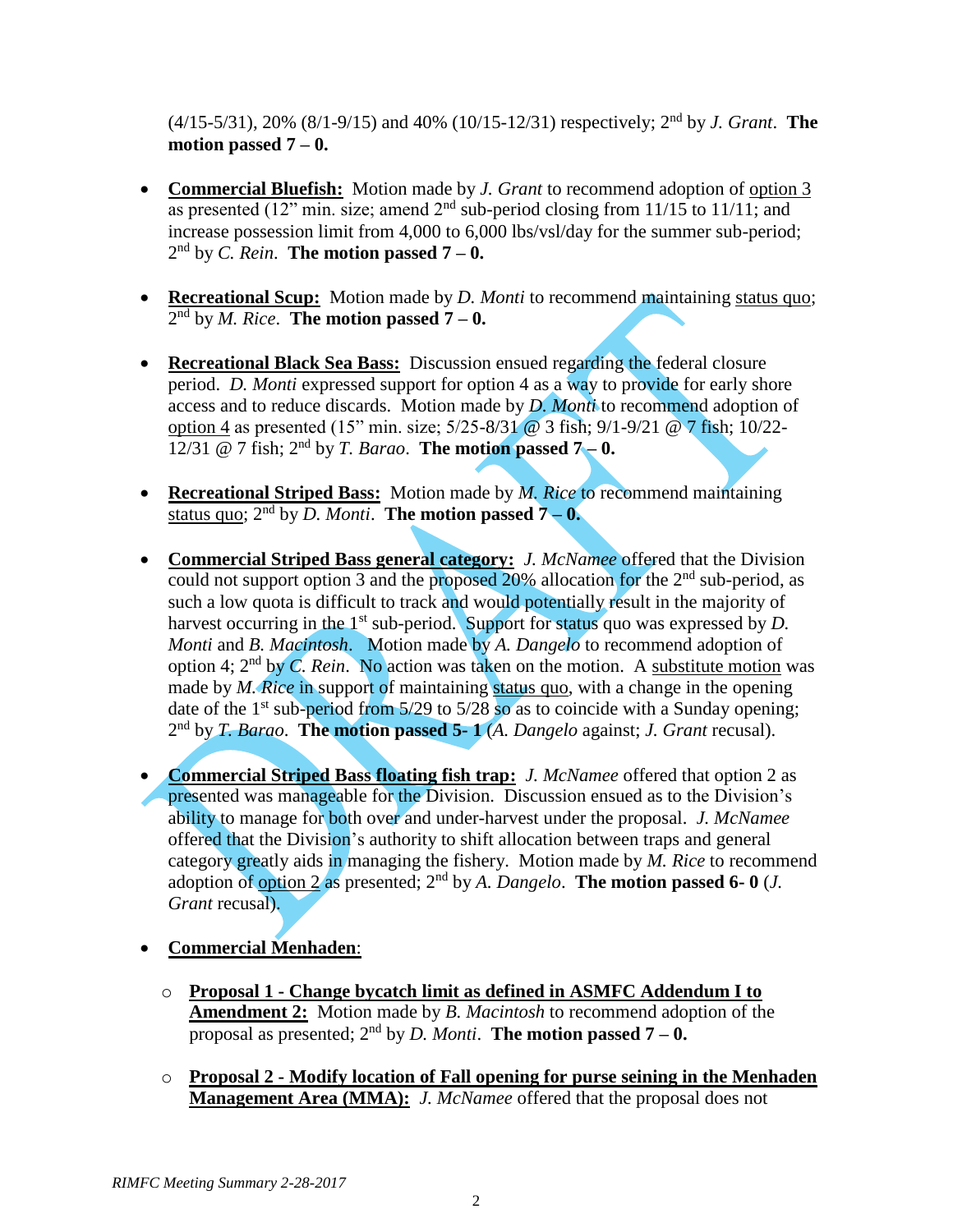include opening of the areas currently closed in the MMA (i.e., Providence River and Greenwich Bay), but that by opening as proposed may minimize the effectiveness of the management within the MMA. He offered that the Division neither supports nor rejects the proposal at this time. *D. Monti* expressed lack of support for the proposal due to potential impacts on the striped bass fishery. *J. Grant* inquired if monitoring flights were still occurring at this time of year; to which *J. McNamee* replied that normally there would be flights remaining for this time of year. Motion made by *J. Grant* to recommend adoption of the proposal as presented; no 2nd was provided and the motion failed. A motion was made by *D. Monti* to recommend that the option not be adopted (maintain status quo); 2<sup>nd</sup> by *M*. *Rice*. *J. Grant* offered that the potential harvest would be minimal, and that striped bass are not feeding heavily at this time, so that impact to the striped bass fishery would be minimal. **The motion passed**  $6-1$  (*J. Grant* against).

5. **SAP meetings - 1/11/2017 & 2/22/2017:** *J. Grant* provided a summary of the meetings, the summaries included in the meeting materials, which included aquaculture application review and recommendations of the proposed shellfish management areas that were subject of the February public hearing. Upon conclusion of the discussion and recommendation by the Council for each of the proposed shellfish management areas, the minutes were approved by consent.

## 6. **Proposed Shellfish Management Areas:**

- **Providence/Seekonk Rivers:** *J. McNamee* provided rationale for the proposal, which is also reflected in presentations made to the SAP on their meetings on 1/11/17 and 2/22/17. *J. Grant* offered that the SAP supported the proposal. *B. Macintosh* inquired as to the quahaug biomass known in the area. *J. McNamee* offered that studies have shown that this area provides much of the quahaug larval dispersal into the bay. *M. Rice* offered that management is necessary to protect this spawning biomass. Motion made by *M. Rice* to recommend adoption as proposed;  $2^{nd}$  by *C. Rein*. The motion passed  $7 - 0$ .
- **Warren River:** *J. Grant* offered that the SAP supported option 2 as proposed; to include only those waters currently closed to shellfishing. Motion made by *D. Monti* to recommend adoption of option 2;  $2^{nd}$  by *B. Macintosh.* The motion passed  $7 - 0$ .
- **Town Pond:** Motion made by *C. Rein* to recommend adoption as proposed; 2<sup>nd</sup> by *T. Barao*. **The motion passed 7 – 0**.
- **Narrow River:** Motion made by *D. Monti* to recommend adoption as proposed; 2<sup>nd</sup> by *A. Dangelo*. **The motion passed 7 – 0**.
- **Greenhill Pond:** Motion made by *T. Barao* to recommend adoption as proposed; 2<sup>nd</sup> by *C. Rein*. **The motion passed 7 – 0**.
- **Little Narragansett Bay/Pawcatuck River:** Motion made by *D. Monti* to recommend adoption, however to include only those waters currently closed to shellfishing; 2<sup>nd</sup> by M.